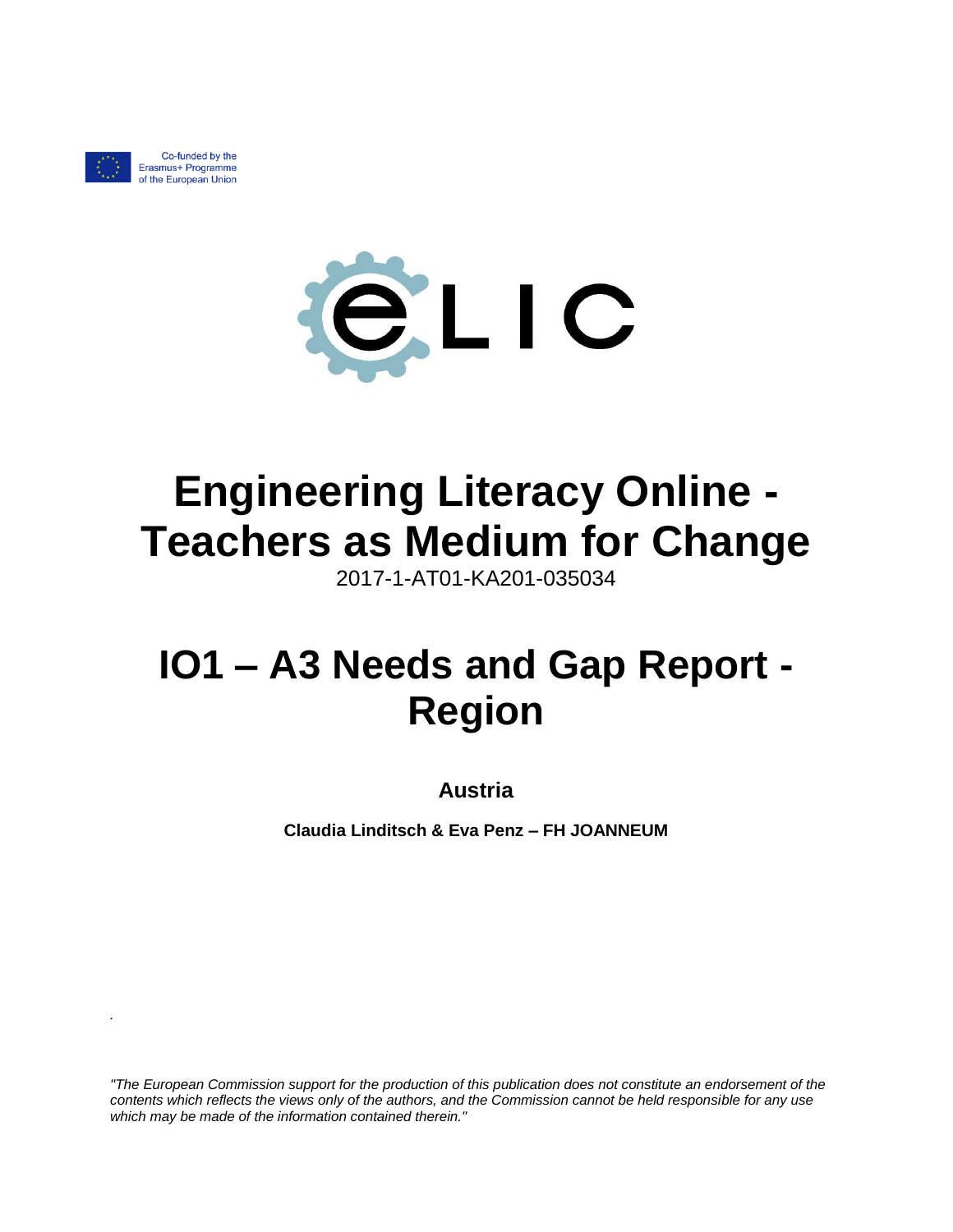

#### **IO 1**

## **Needs and GAP Analysis Austria**

This short summary serves as starting point for identifying common needs and GAPs of the ELIC primary target group and serves as a main reference point for all following intellectual outputs.

### **Country:** Austria

#### **Needs identified:**

- Engineering teaching materials which can be implemented into teaching with little adaptation efforts for teachers
	- o Topics identified:
		- **Electromobility**
		- How do cars work? What are the most important parts of the combustion engine? How can I start a car?
		- Autonomous driving how will the mobility of the future change?
		- Robotics how robots are changing business strategies?
	- o Methods identified:
		- **Theoretical input given in class, practical application through excursion** and ending the topics in the classroom
		- Combination of theory and hands-on examples engineering to experience and touch
- Engineering implemented not only in STEM subjects but also in other subjects such as languages. It was identified that among the STEM teachers there is a high motivation to collaborate with other subjects in order to create the awareness and motivation among pupils and teachers to deal with engineering aspects.
- Centre for coordinating engineering education efforts currently there are a couple of initiatives that are dealing with increasing the knowledge and skills of engineering topics of pupils and teachers but all of them have limited resources meaning that they concentrate on the organisation´s aims and do not see the big picture.